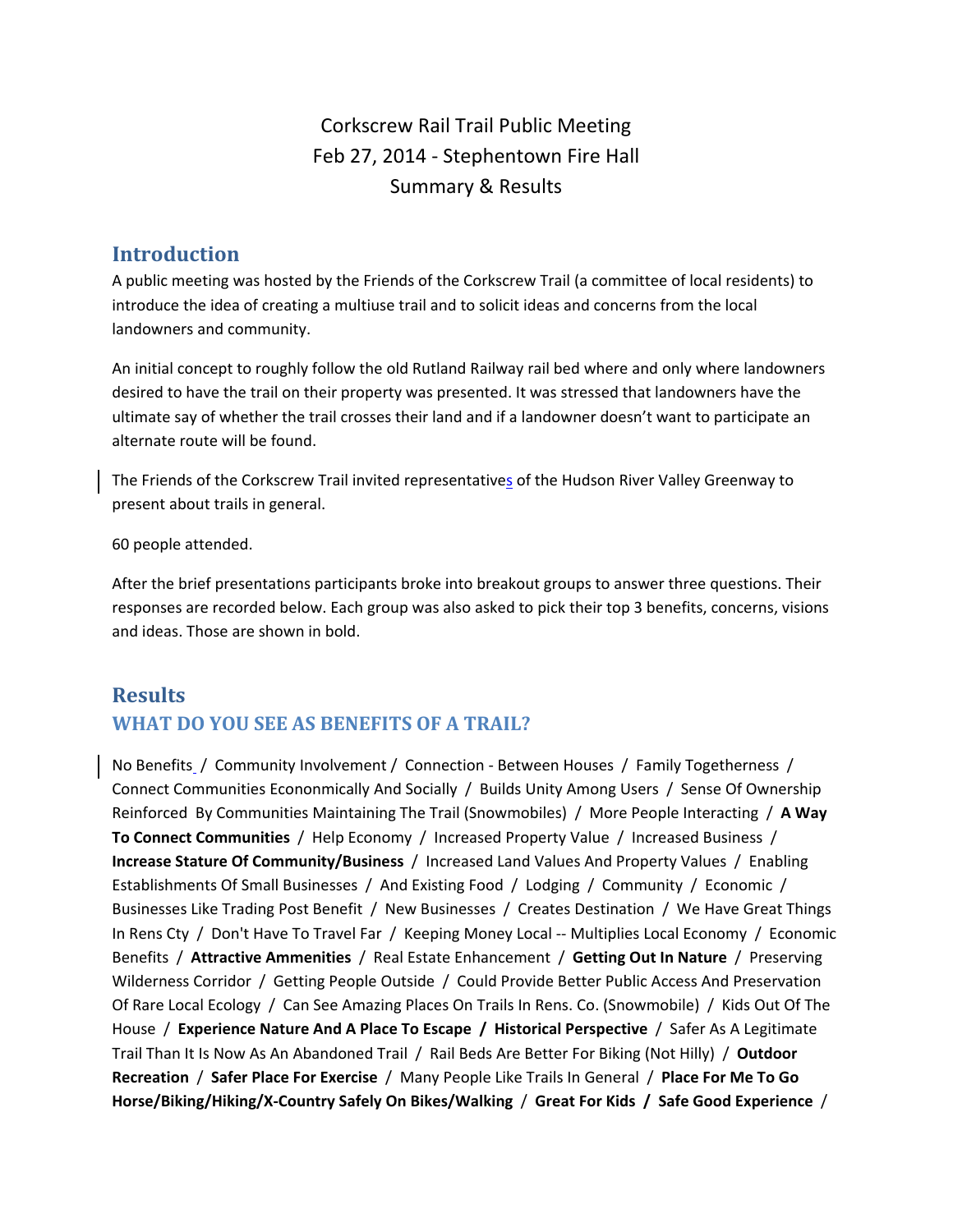Containing Trespassers / Opportunities For Recreation / A Place To Walk / A Place To Ride Horses / **Safe Trails As Opposed To Highway Shoulders** / Freedom For Older People

#### **2. WHAT CONCERNS YOU ABOUT A TRAIL?**

**Cost \$100 / 000 ‐ \$300 / 00 Per Mile** / **Cost** / Cost / Will Take A Long Time To Create/ Commitment / **Cost** / Could Create Controversy And Tear Apart Town / Nimby / Zoning Issues? / What About Dogs? / Opportunity To Change Mind / Injuries On The Trail / First Aid / Increased Property Value Increases Taxes / Paying Tax On Property / Property Values / Open During Hunting Season? / Landowner Liability / If Lawsuit Brought / Lawyer Fees Upfront / Liability / Legal Liabilities Clarification: Property Damage / Indemnify Land Owners / Insurance / **Private Property Issues** / Dumping Garbage / Nyseg Contacted Yet? / **Expenses‐ Who Pays**? / Maintenance / **Becoming Overbuilt And Incur A Cost That's Not Sustainable** / **Who's Going To Be Responsible To Maintain It Financially And Labor?** / Maintenance ‐ Litter Cleanup / Maintenance Cost / **Allowable Hunting / Fishing / Trapping / 500' Limit From Trail** / Multiuse / 4 Wheelers ‐ Wear And Tear / Accessibility / Hunting Season / Use Conflict / Noise (Snowmobiles) / Noise / Local Snowmobile Noise / Property Trespassing / **Privacy/Tresspassing And Property Rights** / Privacy Fence ‐ Who Would Pay? / Loss Of Privacy / Landowners That Don't Want It ‐ How To Do Trail? / Ecological Impacts / Interrupting Habitat / Noise / Trespass / Litter / Erosion / Restrooms / Ada Reqmt's / Sanitary Facilities / Robberies ‐ Strangers / Vandalism / **Trust**

#### **3. WHAT IS YOUR VISION FOR A GREAT TRAIL? WHAT ARE YOUR IDEAS**

Rt 22 Interim Route/ Alternate Route / Sense Of Ownership By Community / Bring Community Together / Signs To Businesses / Stopping Areas For Side Trips / Want To See Parts Of County That You Otherwise Wouldn't See / Low Impact Trail Close To Existing Conditions / More Info And Conditional Trail Period / First Aid Station Would Help / Provision For History Of The Trail / **To Have Landowner Protection** / Tax Credit For Homeowners / Making It Wide Enough And Maintained (Cleaned Up) / **Multi‐Use** / Gates To Limit Use ‐ Motorized Vehicles / **Multi‐Use** / Getting Sponsorship Or Grants / Privacy Plantings / Proper Signage / **Don't Re‐Invent The Wheel** / **Keep The Trail Narrow To Fit The Landscape / Green/Natural/Double Track** / Good Signage Especially Access Points / Good Parking / Like Carriage Trails On Mt. Desert Island / **Using Other People's Successes And Problems** / **Something That Is Attractive And Maintained** / Lighted Parking Area / Wide Trail / Signage / X-Country Trail / Opening And Closing Times / Emergency Access / Start Small And Grow

## **Additional Feedback**

In addition to those who participated in the breakout groups there were several people who elected not to participate. '[One of them] felt that there should have been a straightforward discussion of the proposal in open forum in front of the entire group at the meeting'  $^1$ . This resident spoke with Jim Bonesteel before leaving. Jim suggested that he at least write down his concerns so they could be included with the results. He replied that he wouldn't write them down and said 'I think you know what my concerns are'. Jim tried to state his concerns as follows, 'you are worried that even though you have